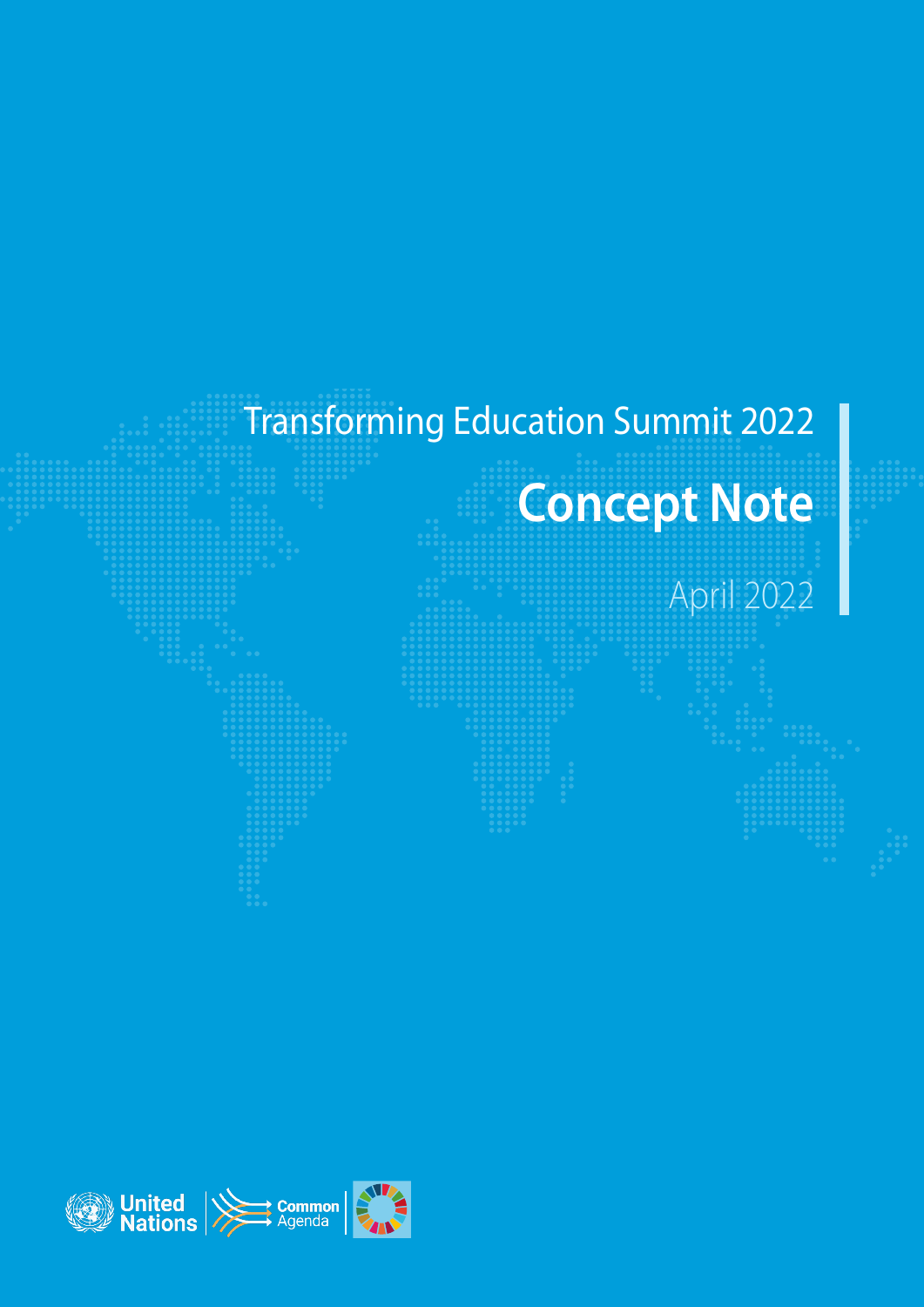# **Table of contents**

| Annex 1: |  |
|----------|--|
|          |  |
|          |  |
|          |  |
|          |  |
|          |  |
|          |  |

## Annex 2: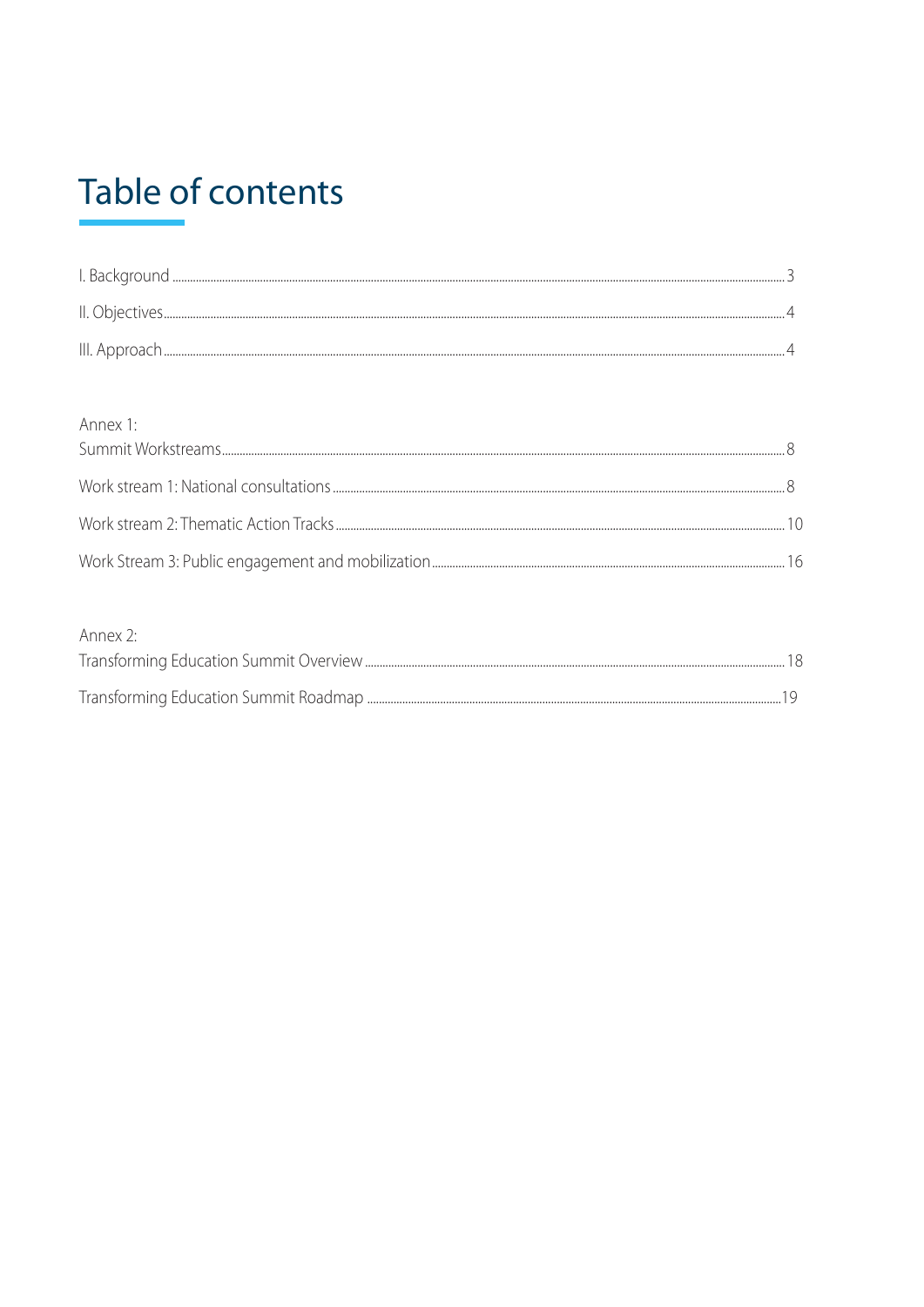# <span id="page-2-0"></span>I. Background

- 1. Recognizing that education is a foundation for peace, tolerance, human rights and sustainable development, the UN Secretary-General announced in his report to the UN General Assembly on Our Common Agenda his intention to convene a Transforming Education Summit (TES) in September 2022. The Summit is aimed at mobilizing action, ambition, solidarity and solutions with a view to transforming education between now and 2030.
- 2. **The Summit is being convened in the context of two dramatic and deeply interconnected challenges to ensuring quality education and lifelong learning for all**. First, our world is experiencing a global learning crisis that is depriving hundreds of millions of children,young people, and adults of their right to quality education, leaving many of the education-related targets of the Sustainable Development Goals (SDGs) well off track. The continuing COVID-19 pandemic and the lack of effective measures for learning recovery risks turning this crisis into a generational catastrophe, especially for marginalized and vulnerable groups. Second, the learning crisis is part of a broader challenge relating to the ability of conventional education systems to deliver the knowledge, skills and outlooks needed for children, young people and adults to excel in today's world and contribute to sustainable, healthy and peaceful futures. In the context of a global climate crisis, rapid technological transformation, profound changes in the world of work, lower levels of trust in public institutions, the erosion of democratic values and the rise of disinformation, intolerance and hate speech, UNESCO's landmark report on the futures of education noted that 'far too often, formal learning does not meet the needs and aspirations of children and youth and their communities'.1
- 3. **In recent years and particularly in response to the COVID-19 crisis, numerous efforts have emerged to tackle these challenges with renewed vigour and focus.** At an international level, UNESCO convened two Global Education Meetings to galvanize global action on education, with Member States agreeing to a set of immediate priorities for action, the Paris Declaration: A Global Call for Investing in the Futures of Education and a new SDG4-Education 2030 High-Level Steering Committee on Education, with a clear and relevant functional focus, namely, priority setting, progress monitoring and effective financing. In tandem, the global education community has come together on a number of fronts. This includes the establishment by UNESCO of a Global Coalition for Education; a unique collaboration between UNESCO, UNICEF and the World Bank to monitor the impacts of the crisis on learning; the 'Save our Futures' global campaign to protect education during the crisis; a major drive to ensure access to remote and digital learning and skills; and a significant replenishment of the Global Partnership for Education Fund. Together, these efforts have helped to protect education, to expand the horizons regarding the value and future of education and to bring greater coherence and collaboration to global education cooperation.
- 4. **Yet, with a further deterioration of the education crisis, a very real possibility in the coming year:** the education financing gap for SDG 4<sup>2</sup>; and the 2030 deadlines fast approaching, there is an urgent need to take the local, national and global response and approach to education to the next level.

<sup>1</sup> UNESCO: Reimagining our futures together: a new social contract for education <https://en.unesco.org/futuresofeducation/>

<sup>2</sup> Global Education Monitoring Team, Act now: reduce the impact of COVID-19 on the cost of achieving SDG 4, September 20202, <https://unesdoc.unesco.org/ark:/48223/pf0000374163>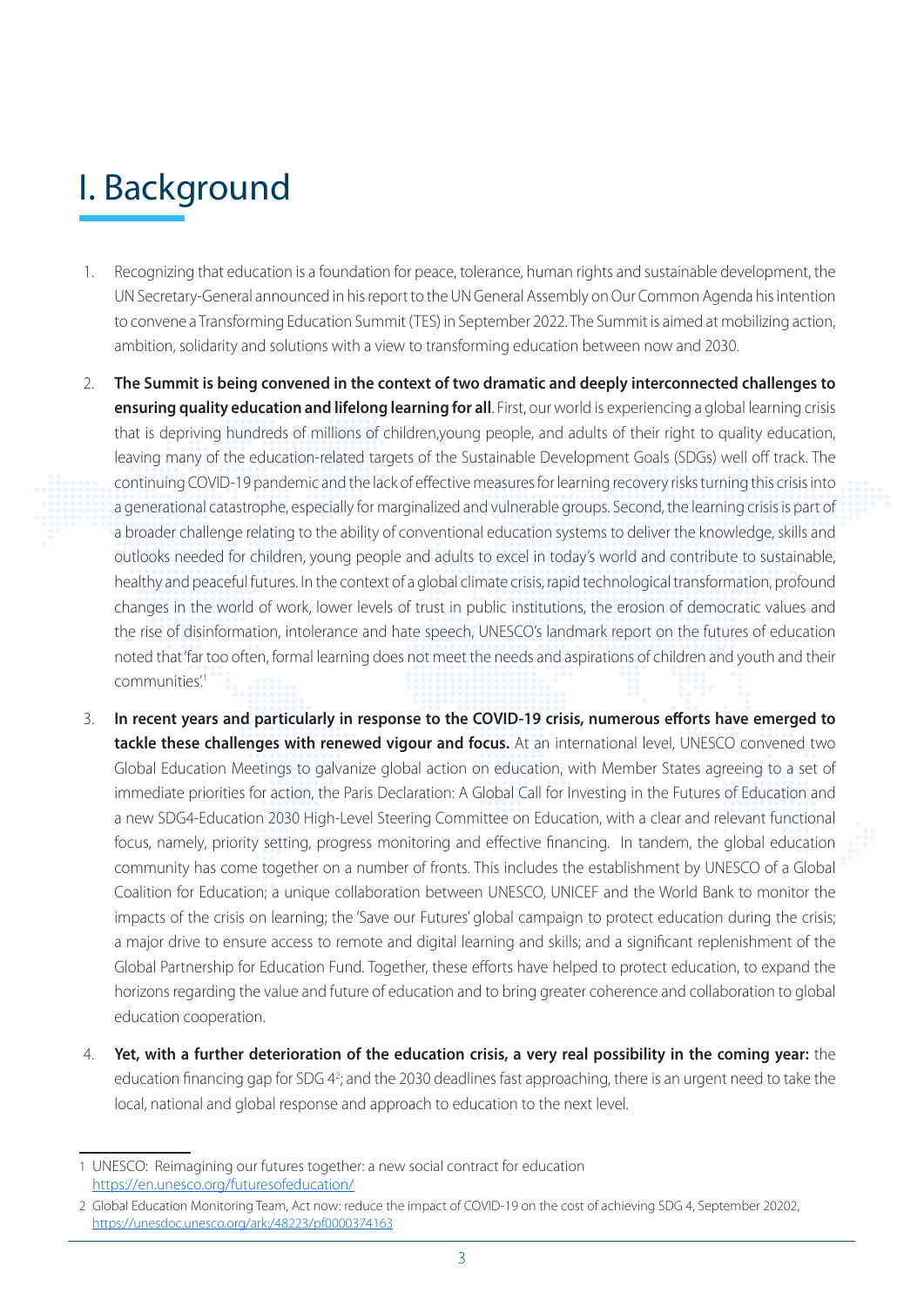# <span id="page-3-0"></span>II. Objectives

5. **As the world emerges from the COVID-19 crisis, the Transforming Education Summit provides an opportunity to mobilize greater political ambition, commitment, and action to reverse the slide on SDG 4, reimagine education, and accelerate progress on education and the 2030 Agenda more broadly for the remainder of the Decade of Action**.

# III. Approach

- 6. The **Summit will take place in New York in September 2022** during high level week with a view to elevating education to the top of the global political agenda and to maximizing public awareness and engagement.
- 7. A **Pre-Summit will be organized in Paris at the end of June 2022** to harness the evolving discussions and generate greater momentum in the lead up to September. The Summit will also draw on the findings emerging from the review of implementation of SDG4 at the 2022 High-Level Political Forum (HLPF) on Sustainable Development of the UN Economic and Social Council (ECOSOC).

# IV. Summit principles

- 8. Preparations for the 2022 Summit will be guided by four overarching principles:
	- **Country-led:** The Summit will be guided by the 2030 Agenda, the 2015 Incheon Declaration for Education 2030 and recent outcomes of the UNESCO Global Education Meeting, including the 2021 Paris Declaration: A global call for investing in the Futures of Education. A significant emphasis will be placed on engagement at the national level and member states will be actively engaged throughout the process.
	- **Inclusive:** The Summit will embody the inclusive, networked and effective multilateralism envisioned by the Political Declaration marking the 75th anniversary of the United Nations and the Secretary-General's report on Our Common Agenda. The TES will therefore bring together the full range of stakeholders that are relevant to the advancement of the 2030 Agenda's commitments on education and lifelong learning, including youth and children, teachers, academia, international organizations, civil society and the private sector.
	- **Youth-inspired:** The Summit will be prepared by, with and for youth. Steps will be taken to ensure that youth help to shape the Summit and participate in all Summit work streams.
	- **Building on existing efforts:** The Summit will seek to reinforce and strengthen global cooperation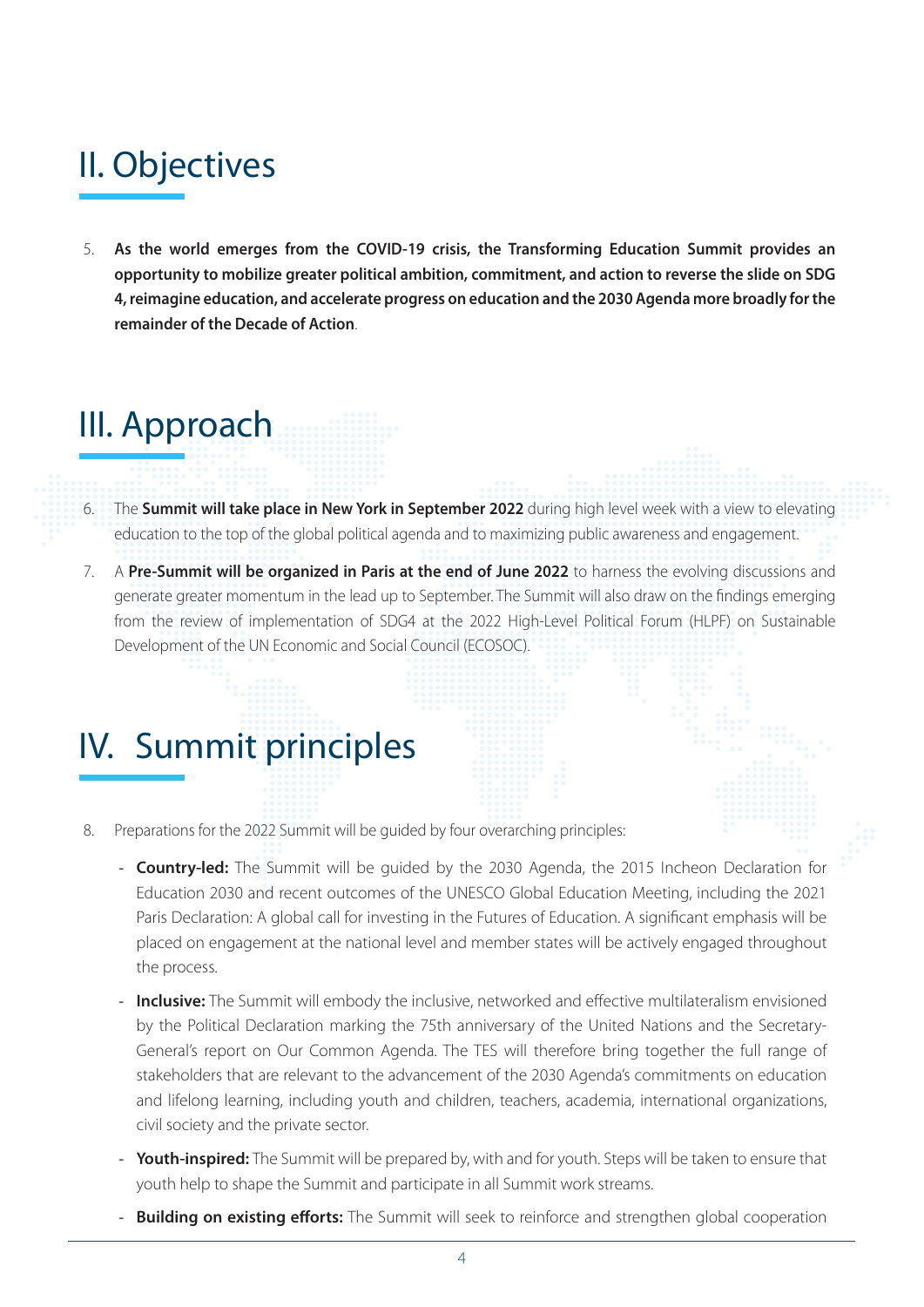around education at all levels including by ensuring effective integration of the Summit's outcomes into existing SDG4 arrangements. It will be prepared with the full engagement of UNESCO and other relevant UN entities and seek to further strengthen existing efforts and initiatives, including those that emerged in response to the COVID-19 pandemic. The Summit will, for instance, ensure strong synergies with the work of the newly established SDG4-Education High-Level Steering Committee, helping to ignite its work for the future.

# V. Summit workstreams

9. The Summit will require a focused, intensive, and inclusive preparatory process that is built from the ground up, responds to member state priorities, is supported by the Summit secretariat and UN system and ensures the meaningful engagement of young people and the full set of education stakeholders.

- 10. For this purpose, the TES will employ three primary intersecting and reinforcing workstreams for advancing preparations.
	- **• National Consultations:** National consultations aim at developing a shared vision, commitment and alignment of action across constituencies to transform education between now and 2030. Under the leadership of Member States, national consultations are intended to put focus on the policy, planning and budgetary changes needed to recover learning losses, get SDG4 back on track and reimagine education into the future.
	- **• Thematic Action Tracks:** The objective of the Thematic Action Tracks work stream is to place a spotlight on a small number of areas that require greater attention and action and that can accelerate progress on education and the 2030 Agenda and transform education. Action tracks will identify evidencebased examples of successful policy interventions and mobilize new commitments to action, building on and strengthening existing initiatives, partnerships and coalitions, including those that emerged in response to the COVID-19 pandemic. Action tracks will address the following five key issues:
		- o Inclusive, equitable, safe and healthy schools:
		- o Teachers, teaching and the teaching profession:
		- o Learning and skills for life, work and sustainable development:
		- o Digital learning and transformation
		- o Financing of education:
	- **• Public engagement and mobilization:** Given the speed and scale of change needed to achieve SDG4 and reimagine education, deep and sustained public support and engagement, which translates into political debate at all levels, will be essential. Building off a range of existing efforts, the objective of the public engagement and mobilization work stream is to democratize dialogue around education and to grow a global movement for education transformation.
- 11. A full overview of the Summit's three workstreams is included in Annex 1.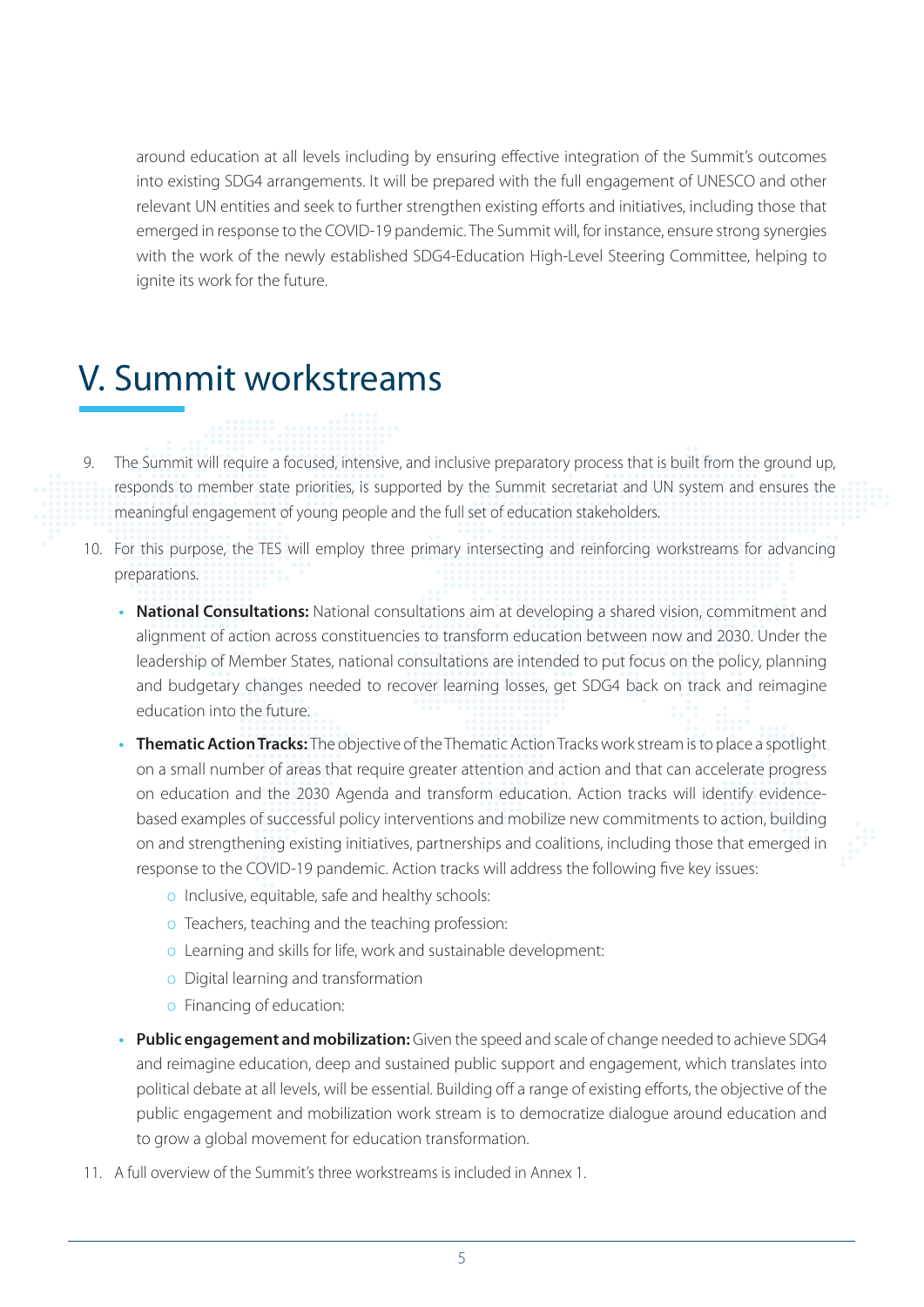# VI. Summit outcomes

- 12. The Transforming Education Summit is designed to strengthen and accelerate implementation of existing multilateral agreements – particularly the 2030 Agenda. As such, the Summit is not intended to establish new intergovernmental frameworks or inter-governmentally agreed outcomes. Instead, leveraging the Secretary-General's unique convening power and the reach and strengths of the UN development system, it would focus on achieving the following outcomes:
	- **→** National and international commitments to transform education
	- → Greater public engagement around and support for transforming education
	- $\rightarrow$  A Chair's Summary will capture the knowledge generated by the Summit and its preparatory **process, informing Summit follow-up including the work of the SDG4-Education 2030 High Level Steering Committee and the proposed intergovernmental Summit of the Future in 2023.**

# VII. Summit support arrangements

- 13. In addition to regular briefings to member states in New York and Paris, the following arrangements have been put in place to support inclusive preparatory process, building as much as possible on existing mechanisms:
	- → The **Deputy Secretary-General** will oversee Summit preparations, on behalf of the Secretary-General.
	- → The **Special Adviser for the Transforming Education Summit** appointed by the Secretary-General will help place the Summit high on political agendas and engage with key partners, paving the way for concrete commitments at the Summit.
	- → A **Summit Advisory Committee** will provide quidance on the substantive focus and preparations of the Summit.
	- An **Inter-Agency Secretariat** will take forward the decisions of the Summit Advisory Committee and support the day-to-day preparations of the Summit, including the work of the Special Adviser. The secretariat is led by UNESCO Assistant Director-General for Education on behalf of the Director General, is hosted by UNESCO-Paris and includes secondments from a number of key UN entities.
	- $\rightarrow$  A **UN Task Team** will provide a platform for all relevant UN entities to engage in preparations and to ensure the UN development system is mobilized to support all Summit preparations. It will be chaired by the UNICEF Executive Director, who will also be a member of the Summit Advisory Committee.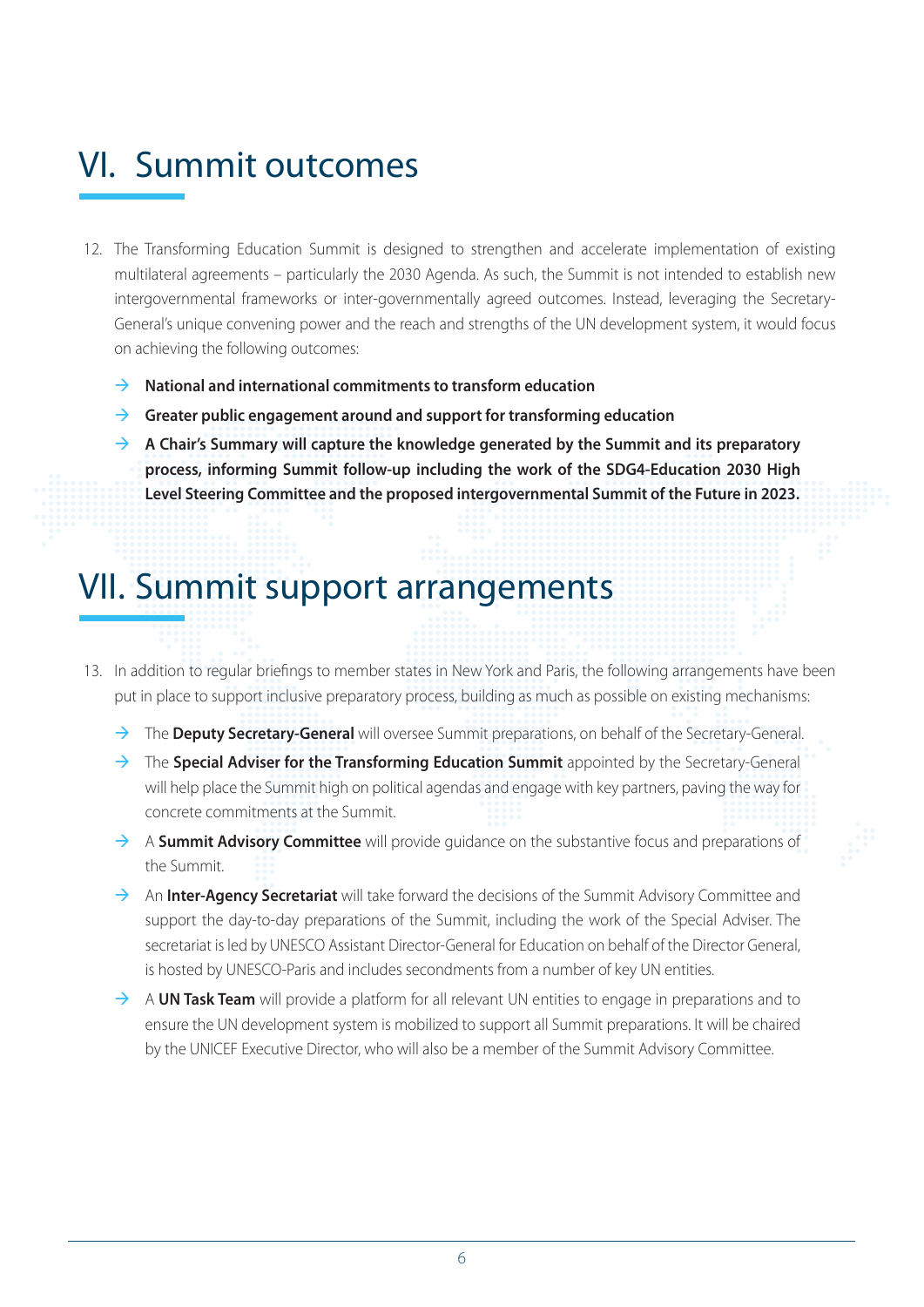# VIII. Follow-ups

- 14. The Summit will be an integral part and critical milestone in the roadmap of the renewed Global Cooperation Mechanism for education. As such, the follow-up actions to the Summit outcomes will be taken forward by the SDG 4 High-Level Steering Committee under its mandate for the overall coordination and monitoring of SDG4.
- 15. The outcome will also inform the 2023 High Level Political Forum for Sustainable Development under the General Assembly and the process leading up to the proposed Summit of the Future in September 2023, particularly as it relates to leveraging international cooperation to prepare education for the future.

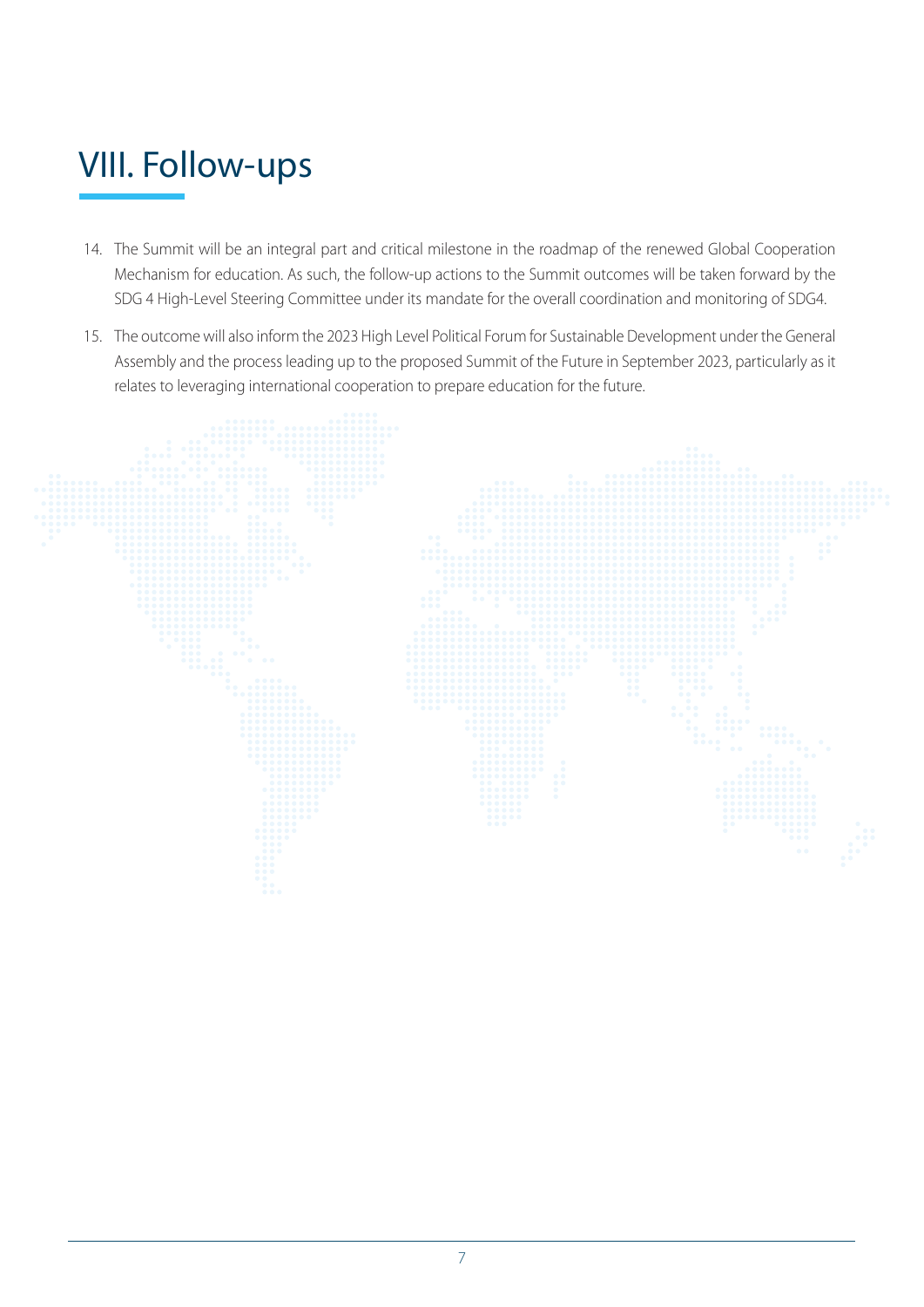# <span id="page-7-0"></span>Annex 1: Summit Workstreams

# **Work stream 1: National consultations**

### **Objective**

16. National consultations aim at developing a shared vision, commitment and alignment of action across constituencies to transform education between now and 2030. Under the leadership of Member States, national consultations are intended to put focus on the policy, planning and budgetary changes needed to recover learning losses, get SDG4 back on track and reimagine education into the future.

## **Approach**

- 17. Inclusive dialogues on the transformation of education require broad public engagement and mobilization. Government-led national consultations would seek to ensure meaningful engagement of the full set of education stakeholders, including students and youth organizations, networks of adolescent girls and young women, feminist movements, civil society groups, teacher associations, the private sector, development partners, education advocates, traditional and religious leaders, academia and research institutions, parliamentary networks, as well as other education influencers. Such an approach may require dedicated exchanges with various constituencies, prioritizing youth and student movements, teacher associations, as well as civil society organizations.
- 18. Transforming education starts with young people as agents of change. A dedicated global youth engagement strategy is being developed in consultation with key youth-led networks to ensure that young people are involved in the Summit at all levels and empowered to develop and drive initiatives around the Summit. Connecting global and local youth dialogues, the strategy will enable youth and student-led priorities to be proposed and advanced leading up to the Summit.
- 19. Given the interconnectedness of education and broader development efforts, government participation should ensure cross-sectoral representation beyond the education sector, including health, social protection, food and nutrition, and labour. To the extent possible, national consultations should leverage existing sector coordination mechanisms. Active participation of finance ministries in these national dialogues is also critical.

#### **Substantive Focus**

- 20. Each country has its own unique context and pre-existing education planning and consultation arrangements. Adapted to the local context, national consultations could be comprised of four components with the following objectives:
	- Inspiring targeted action in the lead up to the Summit to ensure full educational recovery from the impacts of the pandemic, building on the available evidence of the multifaceted impacts of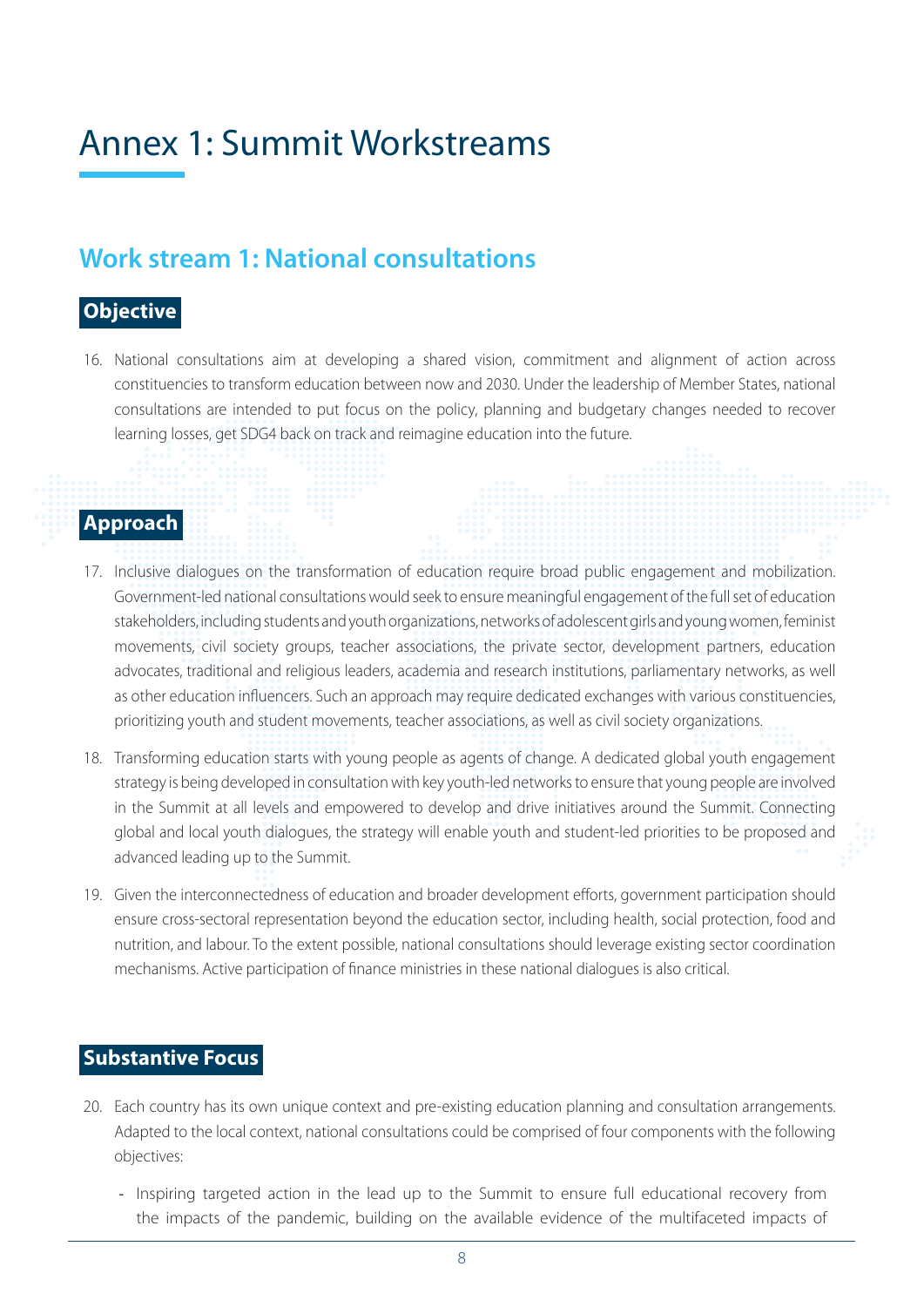the educational disruption (on nutrition, protection of girls, health and well-being, learning loss, disengagement drop out/push out of students, non-reenrollment etc).

- Identifying a package of levers and priority actions to transform education and accelerate progress towards shared education commitments, by building on lessons and insights gained from educational response and innovation during the pandemic, integrating new thinking, approaches, learning resources and methods in education policy and practice and drawing on the findings of the report of the International Commission on the Futures of Ed-ucation.
- Reviewing or identifying national education targets and benchmarks in light of the impacts of the pandemic and the ambition needed to maximize progress by 2030, drawing on the seven global and thematic benchmark indicators recently endorsed by the 2019 Global Education Meeting<sup>3</sup>.
- Generating commitment to increased and more effective public financing of education, which ensures greater equity in resource allocation, and more efficiency in use. It would be important to identify additional innovative and cross-sectoral mechanisms that can ensure sustainable domestic financing of education.

#### **Support**

- 21. National consultations will be led by a government-selected convenor. Guidelines will be provided to Member States to support the process.
- 22. In addition, under the leadership of the UN Resident Coordinator, the United Nations Country Teams (UNCTs), where they exist, will be mobilized to support this process, with UNICEF and UNESCO playing a key role in incountry consultations, depending on the local context. Technical advice and seed funding will be made available to UNCTs where possible. National Commissions for UNESCO can also help support government-led national consultations.
- 23. The Special Adviser will work to mobilize global and regional level networks and platforms, including those organized by and for civil society organizations and youth organizations, to support and facilitate the in-country consultations within and beyond their constituencies.

#### **Outputs**

24. Outcomes from the national consultations could include a summary report to the Summit secretariat on the national consultation process and a two to three page National Statement of Commitment to Transform Education, capturing national commitments and consensus on priority actions, building on existing plans, programmes, and initiatives. Heads of State and Government will be encouraged to report on progress made in addressing pandemic-related learning losses and to present their national statement of commitment at the Summit in September.

<sup>3</sup> [National SDG 4 benchmarks: Fulfilling our neglected commitment, UNESCO GEM and UIS](https://en.unesco.org/gem-report/node/3617)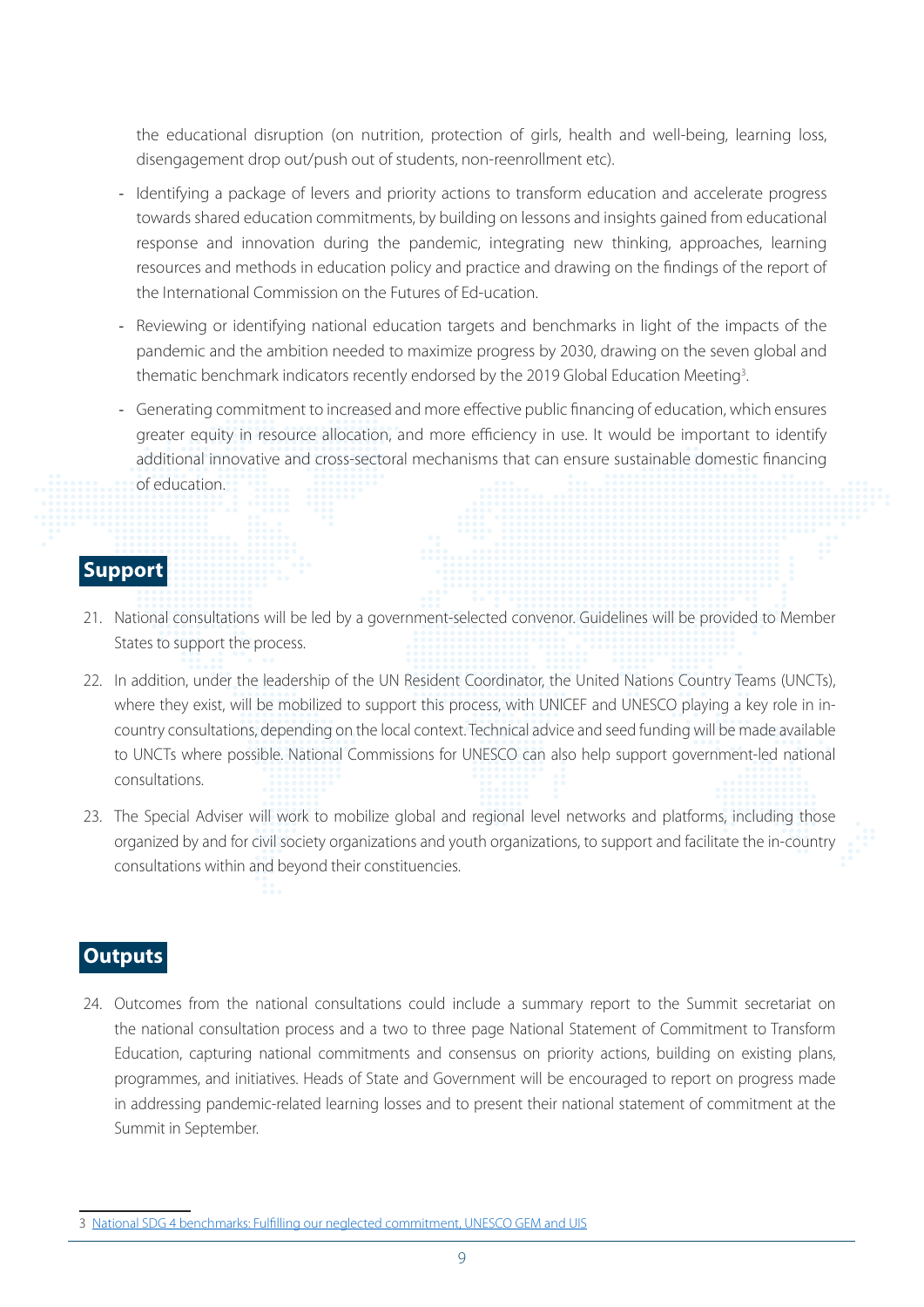<span id="page-9-0"></span>25. In some countries, national consultations could also continue after the Summit to further deepen the national reflection for transforming education. Follow-up and accountability for implementing these roadmaps will be undertaken through existing SDG4 monitoring processes, including the SDG4 High Level Steering Committee.

# **Work stream 2: Thematic Action Tracks**

## **Objective**

26. The objective of the Thematic Action Tracks work stream is to place a spotlight on a small number of areas that require greater attention and action and that can accelerate progress on education and the 2030 Agenda and transform education. Action tracks will identify evidence-based examples of successful policy interventions and mobilize new commitments to action, building on and strengthening existing initiatives, and identify key elements for transforming education, including those that require further international cooperation.

## **Approach**

- 27. The Thematic Action Tracks will be guided by the 2030 Agenda and its education-related goals and targets. They will also seek to respond to the Secretary-General's report on Our Common Agenda, as well as the Report of the International Commission for the Futures of Education, *Reimagining our Futures Together: A New Social Contract for Education,* convened by UNESCO.
- 28. Action tracks will build on global commitments made through the 2015 Incheon Declaration and Framework for Action on Education 2030 and the UNESCO Global Education Meetings (GEMs). Synergies will be sought with the Focus Areas of the SDG4-Education 2030 High-Level Steering Committee.
- 29. Action Tracks address key accelerators across the education cycle. The COVID-19 crisis heightened the sense of urgency to tackle the educational inequalities and learning crisis while reaffirming the universal relevance of the 2030 Agenda and its SDG 4: *ensure inclusive and equitable quality education and promote lifelong learning opportunities for all.* On the other hand, the historical educational disruptions invited us to rethink and reimagine the purpose, content and delivery modes of education—in other words, to *transform education* toward peaceful, inclusive and sustainable futures of humanity and the planet.
- 30. Action Tracks will be convened at the global level and will make full use of existing coalitions and networks, as well as available virtual platforms and tools to allow for engagement and input from across the world. They will ensure consistent engagement with member states and shall be open to all stakeholders, including donors, policy-makers, civil society groups, young people, teachers' networks, education advocates, academia, the private sector and philanthropies. Education-related convenings over the course of 2022, including at the regional level, will also be leveraged. Action tracks will seek to complement and be informed by the National Consultations workstream and the Public Engagement and Mobilization workstream.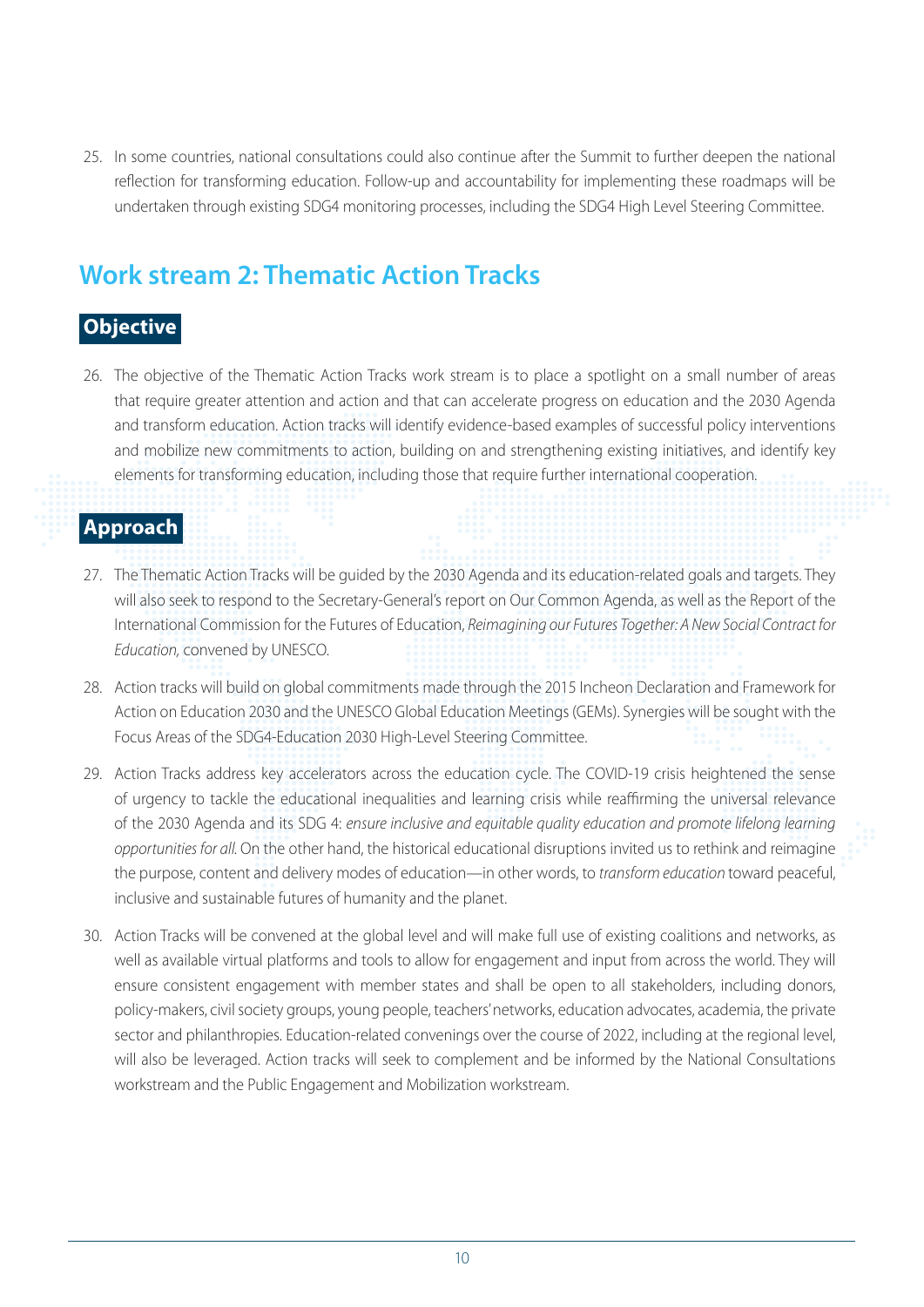## **Substantive focus**

- 31. The following five Thematic Action Tracks build on the priority actions identified in the 2020 Global Education Meeting Declaration, to which national political leaders and the global community committed to accelerate progress towards SDG 4 in the COVID-19 context and beyond. They are further guided by the vision, principles and proposals contained in the Secretary-General's Our Common Agenda and UNESCO's Report on the Futures of Education.
- 32. Endorsed by the SDG4-Education 2030 High-Level Steering Committee, these Thematic Action Tracks are universally relevant, reflect the lifelong learning perspective of SDG 4 and spotlight the areas that require urgent and concerted action of governments and the global community. As such, they integrate two approaches—focus on the urgent need to address educational inequalities and learning crisis exacerbated by the COVID-19 crisis on one hand, and forward-looking aspiration for system-wide transformation on the other. Equity and gender equality in and through education will be proactively mainstreamed in each Thematic Action Track, taking also into account situations of emergency and crisis:
	- i. Inclusive, equitable, safe and healthy schools: Inclusive, equitable, safe and healthy schools are the most effective means to improve learning outcomes, prevent discriminatory attitudes and behaviours, address the health and well-being of all learners, build an inclusive society and ensure the right to education for all. They are not only good for learners, but for the entire system, improving efficiency and cost-effectiveness, and ensuring a safe workplace with greater job satisfaction. As highlighted in the Report on the Futures of Education, today's gaps in access, participation and outcomes are based on yesterday's exclusions and oppressions. Tomorrow's progress is dependent not only on their correction, but on a questioning of the assumptions and arrangements that resulted in these inequalities. Equity and gender equality are not goals in their own right, but as prerequisites for ensuring the sustainable future of education.

During the COVID-19 crisis, we have been reminded that schools are more than just places of learning, but also places where children and young people rely on socialization and interaction and can have access to school health and nutrition, including school meals, health services including vaccination and health education on a range of locally relevant topics. Schools also provide protection for children and youth, and when schools are closed there is strong evidence that the risks increase for violence and abuse, early and unintended pregnancy, early marriage and child labour, and drop-out. In particular, school closures exacerbated the already dire situations confronting children and youth living in emergency and crisis, in which almost one half of the global out-of-school population is found. Girls are more likely than boys to be out of school in crisis contexts, and the pandemic has negatively affected girls' access to education in more acute and longer-lasting ways than boys.

To advance on SDG 4 and transform education, countries need better data to understand who is excluded, why and at what stage of their educational journey to inform action. They also need legislative frameworks that enshrine the right to education and prevent and address all forms of discrimination and exclusion. An integrated inter-sectoral and coordinated approach is essential to support the holistic development of learners beyond their education to their protection, health and well-being, and the educational inclusion of the most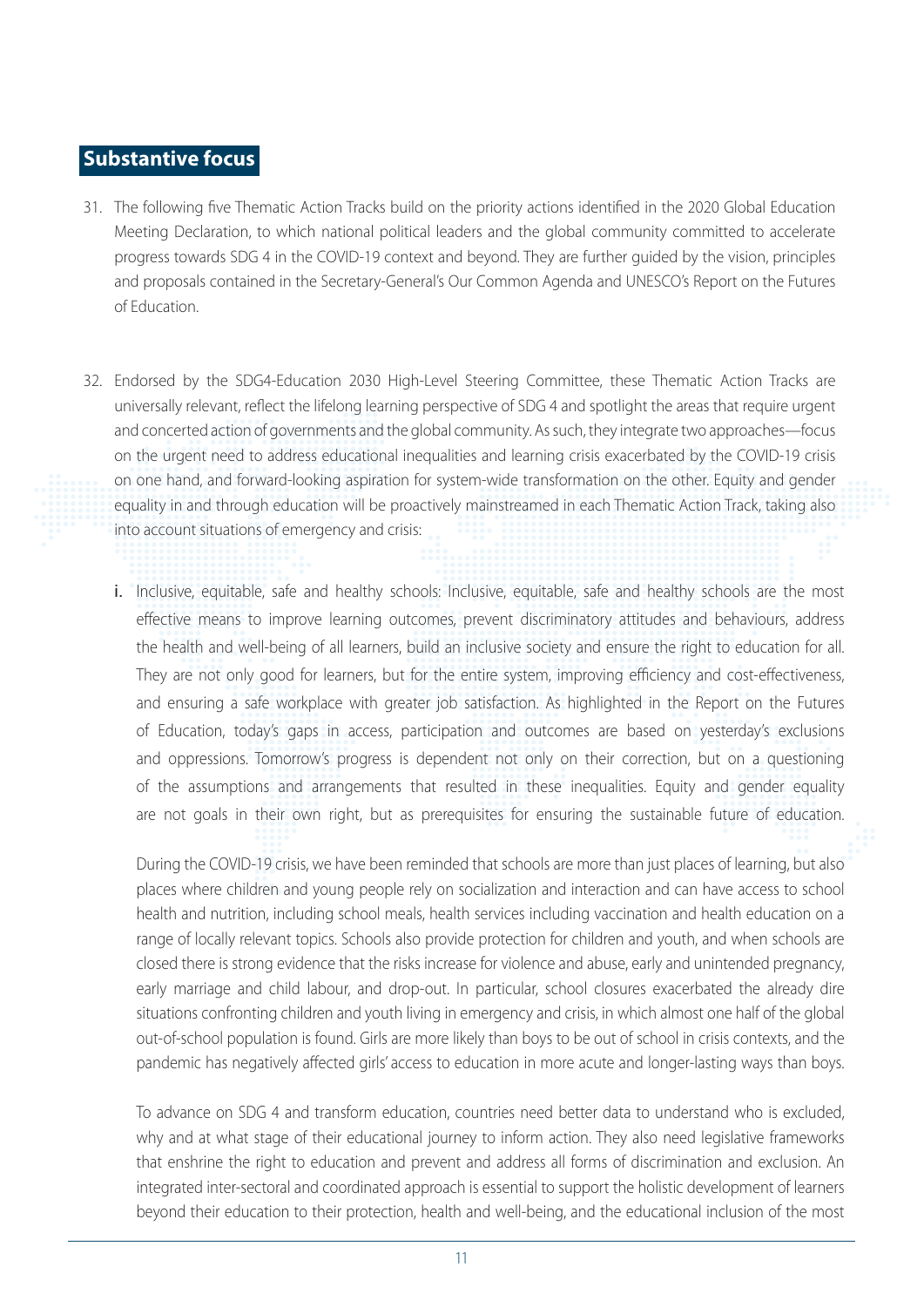vulnerable and marginalized groups including in fragile, emergency and crisis contexts. It demands a change of culture in the classroom, encouraging more collaborative learning, valuing diversity, and the development of skills, values and conditions needed for more just, equitable, healthy and sustainable futures. In short, the futures of education call for urgent and concerted action of governments, the local and global community to turn the principle of leaving no one behind to the practice of full inclusion, empowerment and social justice.

#### *Key issues: Gender equality, Education in emergencies, Education for persons with disabilities, and School health and nutrition.*

ii. Learning and skills for life, work and sustainable development: Transforming education means empowering learners with knowledge, skills, values and attitudes to be resilient, adaptable and prepared for the uncertain future while contributing to human and planetary well-being and sustainable development. However, some 773 million youth and adults still lack basic literacy skills, two-thirds of whom are women; nearly half of all preprimary-age children globally are not enrolled in pre-primary education; and the proportion of children in low- and middle-income who cannot read a simple text by age 10 may increase from the pre-pandemic level of 50% potentially up to 70%. Foundational learning, including literacy and numeracy, is indispensable for lifelong learning while life skills are essential to be able to live a healthy and productive life in a changing environment.

Moreover, in an increasingly complex and interconnected world facing an existential threat such as climate change, there is a growing call for education to enable individuals, as agents of change, to lead to acquire knowledge, skills, values and action for green transition and sustainable development of our societies. Curricula must emphasize ecological, intercultural and interdisciplinary learning, so that all learners from early childhood through adulthood not only acquire relevant knowledge, but also are empowered to take action and contribute to global peace, sustainable development and societal transformation.

Unemployment is affecting youth, in particular, and the transition from school to work is disrupted by sluggish economies and changing labour markets. ILO estimates that at 15.6% the youth unemployment rate (15-24 years of age) tripled that of older adults (4.7% of adults above 25 years of age in 2021; and youth employment impacted more by the COVID-19 with 8.7% reduction in 2020 compared with 3.7% for older adults<sup>4</sup>. To enhance employability and enable ecologically sustainable transition, young people and adults also need continuous reskilling and upskilling for rapidly changing labour markets affected by increased digitization and the greening of economies.

#### *Key issues: Foundational learning (lifelong), Skills for employment and entrepreneurship, and Education for sustainable development including environmental education*.

iii. Teachers, teaching and the teaching profession: The transformation of education and the achievement of SDG 4 rely heavily on teachers, yet progress is severely constrained by three major challenges: teacher shortages, qualifications and emerging professional development needs, and the status and working conditions of teachers and education personnel. It is estimated that 69 million teachers are still needed globally to meet SDG 4. Teachers in many countries, especially in Sub-Saharan Africa and Southern Asia, lack basic qualifications and training. The global pandemic has further accelerated the need to transform teaching and to better

<sup>4</sup> ILOSTAT and ILO. 2021. *Statistical Brief: An update on the youth labour market impact of the COVID-19 crisis.*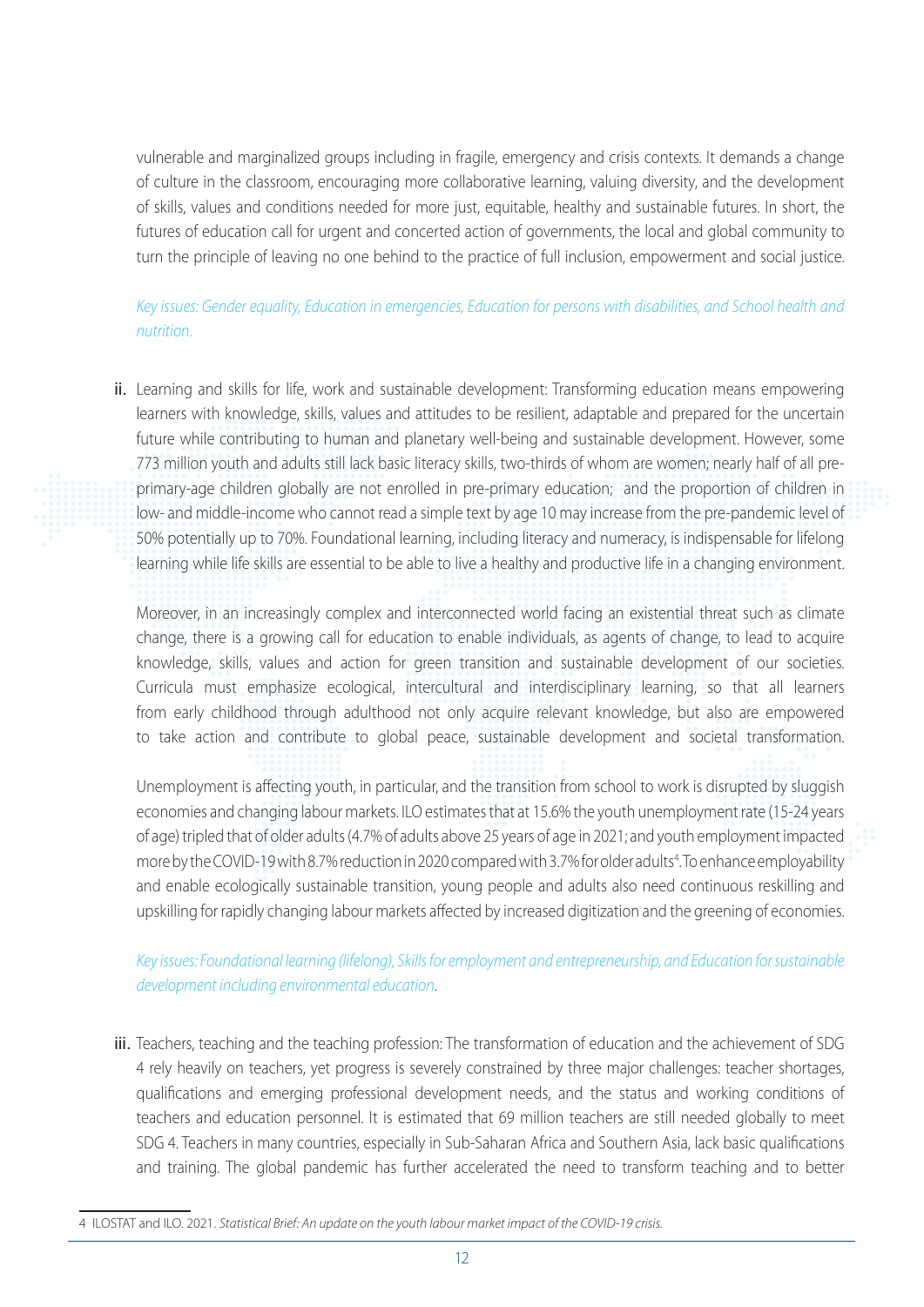support teachers and education personnel to respond to a variety of situations, formats and learning needs. The COVID-19 crisis highlighted the urgency of equipping teachers with digital and pedagogical skills, together with social and emotional education to ensure their own wellbeing as well as supporting learners.

The educational disruptions and school closures in times of crisis have confirmed the crucial role of teachers not only in maintaining learning continuity, but in sustaining the dynamics of households, families, and communities. However, this high regard for the work of teachers is not fully reflected in current policy measures; and teachers are seldom consulted or invited to participate in decision-making and policy formulation processes. A consequence of this lack of recognition is that the teaching profession is not one of the most appealing careers for students going into tertiary education. Beyond the working conditions and remuneration, another deterrent for youths to enter the profession and for in-service teachers to deploy their talent lies in the teacher management systems that constrain teachers' agency, autonomy, and decision-making power, undermining teachers' pedagogical judgement. narrowing the curriculum and reducing creativity and innovation. Accelerating toward SDG 4 and transforming education is only possible when teachers are professionalized, trained, motivated and supported – in all settings and all levels of education from early childhood to TVET, adult and higher education.

*Key issues: Teacher shortages, Qualifications and emerging professional development needs, Status and working conditions of teachers and education personnel, Educational leadership and innovation.*

iv. Digital learning and transformation: During the COVID-19 crisis, we witnessed impressive creativity, innovation and collaboration to provide remote learning, using diverse technologies. However, the pandemic illuminated the connectivity and digital divides within and across countries, with more than two-thirds of school-age learners (1.3 billion children) lacking internet access at home<sup>s</sup>. Digital divides also mean many are left out of remote learning opportunities, including girls and young women who are less likely than boys and men in their households to have digital skills, access to computers and the internet to benefit equally from remote learning, and to access information and social networks. Inclusive, equitable and sustainable approaches to digital technologies as well as safe and productive use of online learning are a key strategy for educational recovery and resilience and for the future of education and learning. In this regard, the Rewired Global Declaration on Connectivity for Education presents concrete actions to commit to under three core principles: center the most marginalized, expand investments in free and high-quality digital education content, and move education to digital spaces through pedagogical innovation and change.

Digital transformation implies an integrated and innovative approach to the provision and management of education, and the organization of teaching and learning. To avoid fragmented technology and content solutions, countries need to plan and build post-pandemic inclusive open school systems that integrate technological solutions, online curriculum-aligned courses, and digital competencies of teachers and students to support human coaching and digital learning. The possible negative impact of digital transformation on well-being, privacy, and security of students and teachers must also be thoroughly investigated and mitigated. The humanistic vision to the use of technology is articulated in the UNESCO' Recommendation on Ethics of AI and in the Beijing Consensus on Artificial Intelligence and Education.

<sup>5</sup> [UNICEF and ITU. 2020. "How many children and young people have internet access at home? Estimating digital connectivity during the](https://www.itu.int/en/ITU-D/Statistics/Documents/publications/UNICEF/How-many-children-and-young-people-have-internet-access-at-home-2020_v2final.pdf)  [COVID-19 pandemic."](https://www.itu.int/en/ITU-D/Statistics/Documents/publications/UNICEF/How-many-children-and-young-people-have-internet-access-at-home-2020_v2final.pdf)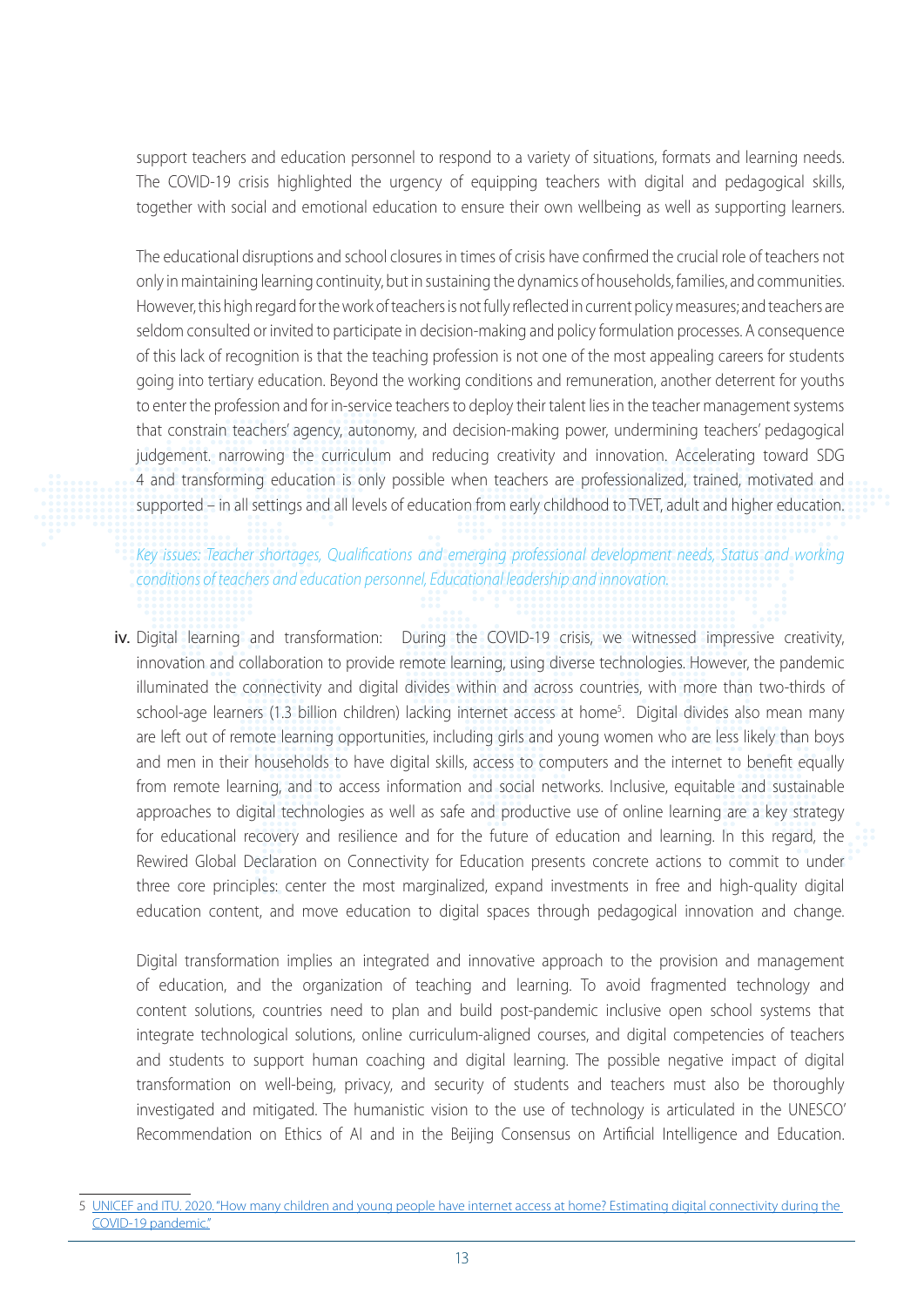*Key issues: Digital transformation of education systems; Connectivity/narrowing digital divide, inclusive and assistive technologies; Free, open and high-quality digital education content; and Digital citizenship, well-being, privacy and security.*

v. Financing of education: Education is an investment that requires sustainable funding and domestic resources remain the primary source of funding for education. The 2021 Global Education Meeting Paris Declaration urges all governments to develop strategies to increase resources for education and use these resources effectively and equitably. Reaching the SDG 4 targets will require significantly increased financial resources. Over the last decade, global education spending has grown steadily with low- and middle-income countries registering the fastest growth. But, in many countries, the spending growth has been accompanied by high population growth that will continue to put significant pressure on developing countries' education systems and government budgets over the next 30 years.

The COVID-19 pandemic has exacerbated the challenge of inadequate national educational budgets and flatlined ODA commitments, jeopardizing the achievement of the SDG 4 targets in many countries. Many countries also face additional costs of reopening schools, keeping them open safely, addressing the learning losses and narrowing the digital divide, in the face of shrinking economies and growing debt burdens. Not only should investments in education increase, but resources should also be spent in the most purposeful and effective way possible. The Summit seeks for better harmonization, alignment, and accountability of stakeholders for (1) ensuring adequate and sustainable financing matched to country needs, including domestic financing, international aid, innovative financing and fiscal space expansion; and (2) increasing equity and efficiency of public and international spending on education.

*Key issues: Ensuring adequate and sustainable financing matched to country needs, including domestic financing, international aid, innovative financing and fiscal space expansion; and Increasing equity and efficiency of public and international spending on education.*

## **Support**

- 33. Each action track will be co-led by a champion member state(s) and a leading stakeholder, with substantive support provided by one or more UN or multilateral entity and the Special Adviser.
- 34. Each Action Track will be responsible for developing a discussion paper that synthesizes the research evidence, situation analysis, good practices and innovations, and recommendations on the key issues identified, for discussion with member states and education partners. They will also be responsible for ensuring the quality and consultative processes in developing the initial paper. The Special Adviser and the Summit Secretariat will coordinate and support the consultation processes, with a view to maximizing coherence across different action tracks.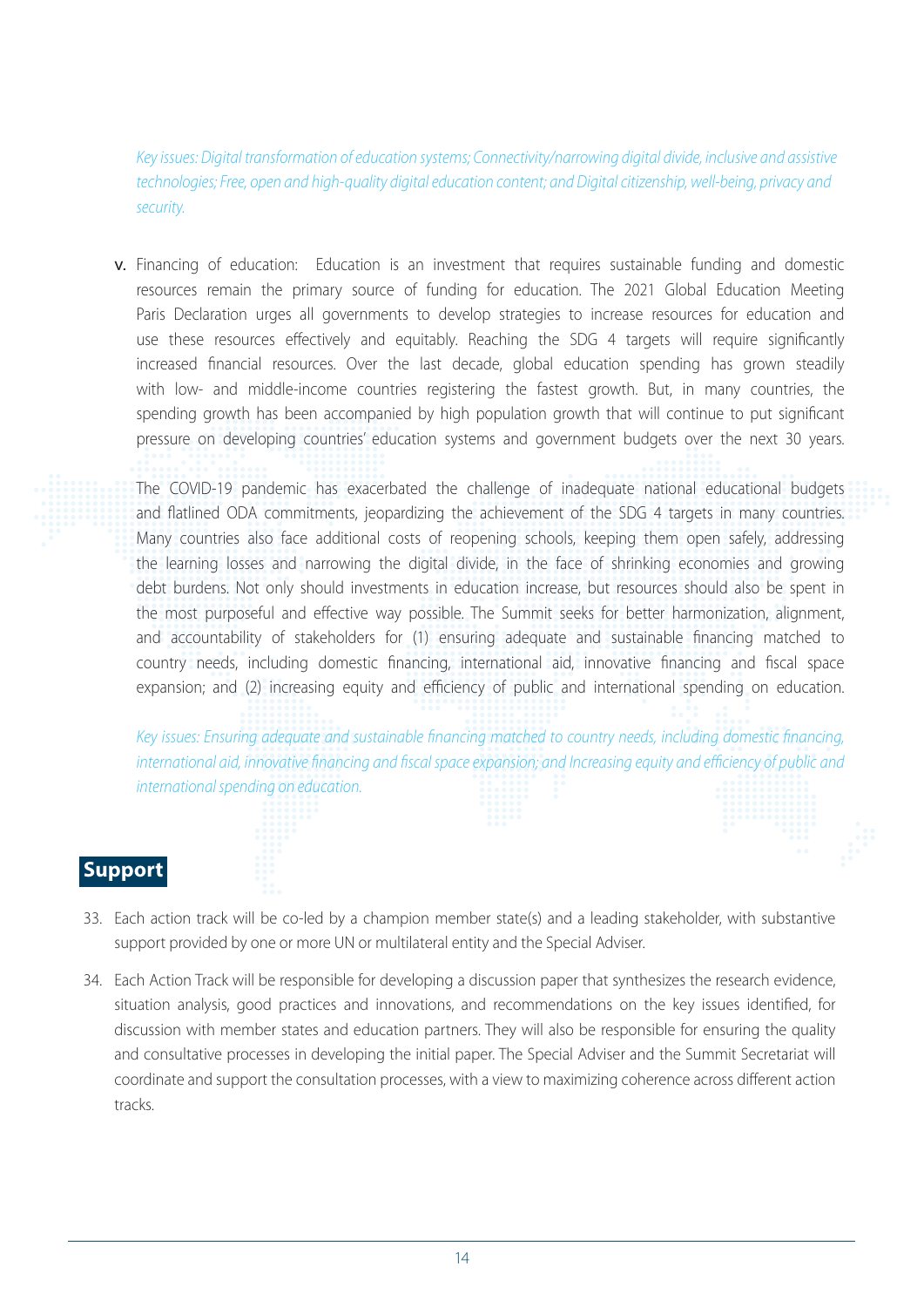## **Outputs**

- 35. Each Action Track shall develop an initial discussion paper, a set of ideas for action and an online catalogue of evidence-based good practices and innovations. Building on existing coalitions and networks, the Summit Action Tracks should also contribute to successful partnerships and opportunities for multilateral, multisectoral mobilization. A short update from discussions thus far shall be distilled for discussion at the Pre-Summit. Following further consultations and mobilization, a final contribution will be provided to the Summit itself, and inform the Summit outcome document.
- 36. Follow-up implementation and monitoring will be carried out within the framework of the Global Education Cooperation Mechanism, spearheaded by the SDG4-Education 2030 High-Level Steering Committee.

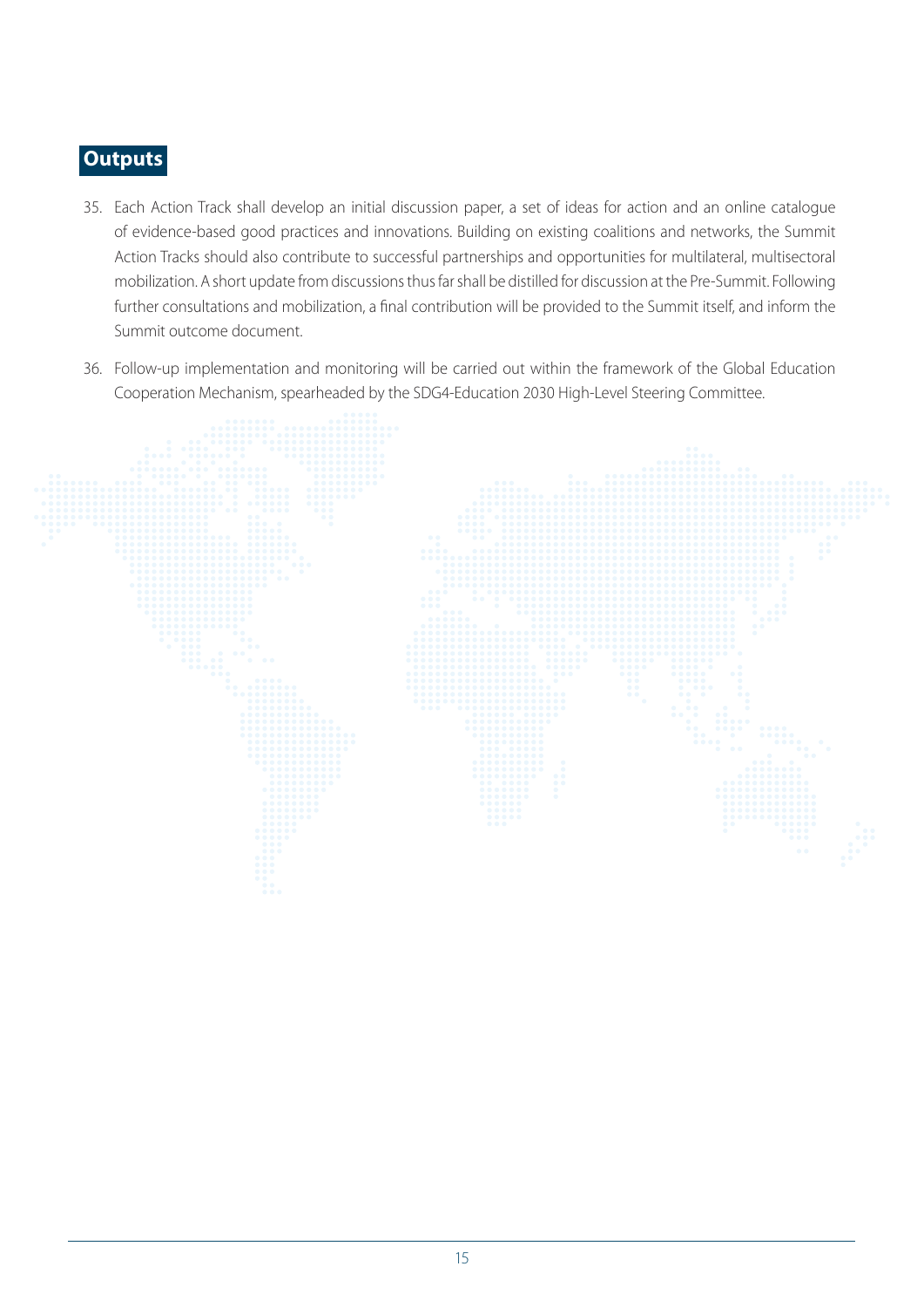# <span id="page-15-0"></span>**Work Stream 3: Public engagement and mobilization**

## **Objective**

Given the speed and scale of change needed to achieve SDG4 and reimagine education, deep and sustained public support and engagement, which translates into political debate at all levels, will be essential. Building off a range of existing efforts, the objective of the public engagement and mobilization work stream is to democratize dialogue around education and to grow a global movement for education transformation.

## **Approach**

37. The public engagement and mobilization workstream will be closely interconnected with the other work streams of the Summit – thematic action tracks and national consultations. It will take a two-fold approach:

- 38. Placing youth and children to the forefront: Transforming education starts with young people as agents of change. A dedicated youth engagement strategy is under development in consultation with key youth-led networks to ensure that young people are involved in the Summit at all levels and empowered to develop and drive initiatives around the Summit. The strategy will enable youth and student-led priorities to be proposed, supported and implemented leading up to the Summit. Guidelines for the national consultations will articulate how best to engage young people, particularly adolescent girls and young women, to contribute both to secure new commitments to achieve SDG 4 at the country level and to raise awareness among children, young people, communities and decision-makers around the importance of transforming education. Young people will also be centrally involved in Summit Action Tracks, as well as in the Pre-Summit and Summit itself.
- 39. Increasing public support for education: Building on existing global education movements and recent advocacy campaigns (e.g., the Save our Future campaign, the GPE replenishment "Raise your hand" campaign, the 100 Million campaign, Keeping girls in the picture, Education Plus Initiative, among others), and drawing on the themes identified through the Summit action tracks, targeted mobilization efforts at the global, national and local levels could help strengthen public awareness of, and demand for education and grow an unprecedented global movement for transforming education. Harnessing the power of civil society groups, young people, teachers' networks, education advocates, academia, business and other education champions and influencers at the global, regional and country levels will be critical. This movement will be multi-sectorial in nature, and closely interconnected with other complementary sectors, in particular health, food, nutrition, child protection and social protection that are key to achieve SDG 4.
- 40. Public engagement and mobilization will be supported by broader public information and communication, through building a robust online and media presence. A dynamic and inclusive online platform will be designed to capture the Summit process, support knowledge exchange around all areas of work and track Summit outcomes.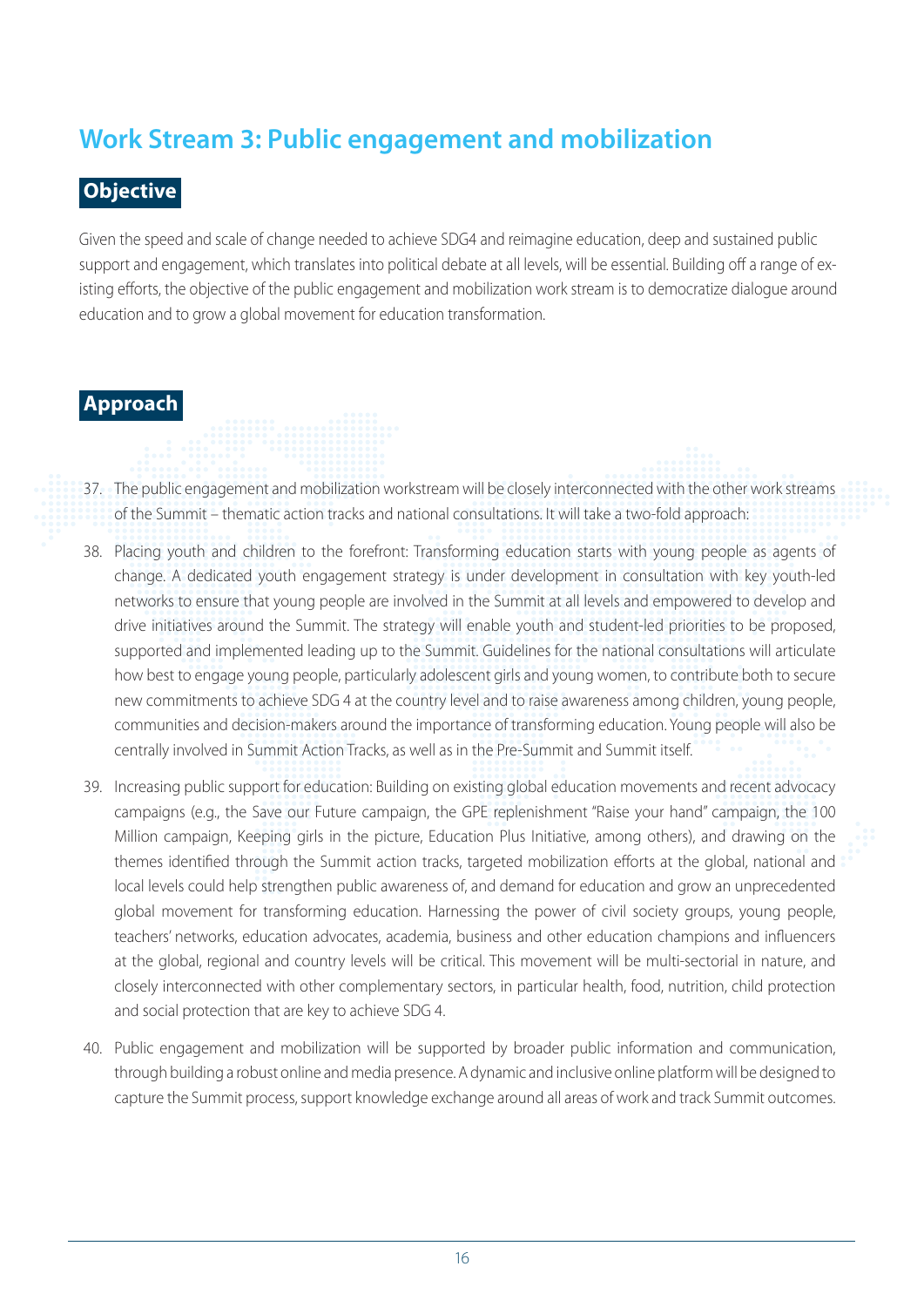## **Support**

41. This workstream will be facilitated by a Public Mobilization Hub involving key UN and other partners' communications teams at the global and regional levels. It will serve to connect networks, align content and amplify dissemination, connecting the global, regional and country levels, and building in particular on the outcomes of the national consultations. Efforts will be made to identify and engage specific champions or influencers to manage media placements and/or help target specific markets that may be more difficult to reach (e.g., private sector and philanthropies). Youth engagement will ensure the participation of diverse networks of youth-focused organizations and will be facilitated by the SDG4Youth network, which aims to include young education activists in shaping global education policies.

#### **Outputs**

- 42. Outputs from Public engagement and mobilization will include a dedicated online platform to capture the Summit process and outcomes and ensure that a broad range of stakeholders remain engaged throughout the process. A more detailed stakeholders' engagement plan will also be developed to clarify which groups will be informed, consulted or involved during the preparation phase and Summit itself, and ensure a truly inclusive mobilization process and sense of ownership.
- 43. Public engagement and mobilization efforts leading up to the Summit will be part of the broader communications and engagement strategy of the Global Education Cooperation Mechanism (GCM) for the SDG4, to ensure that the global movement for education created in the lead up to the Summit is sustained and continue advancing efforts to transform education beyond the Summit.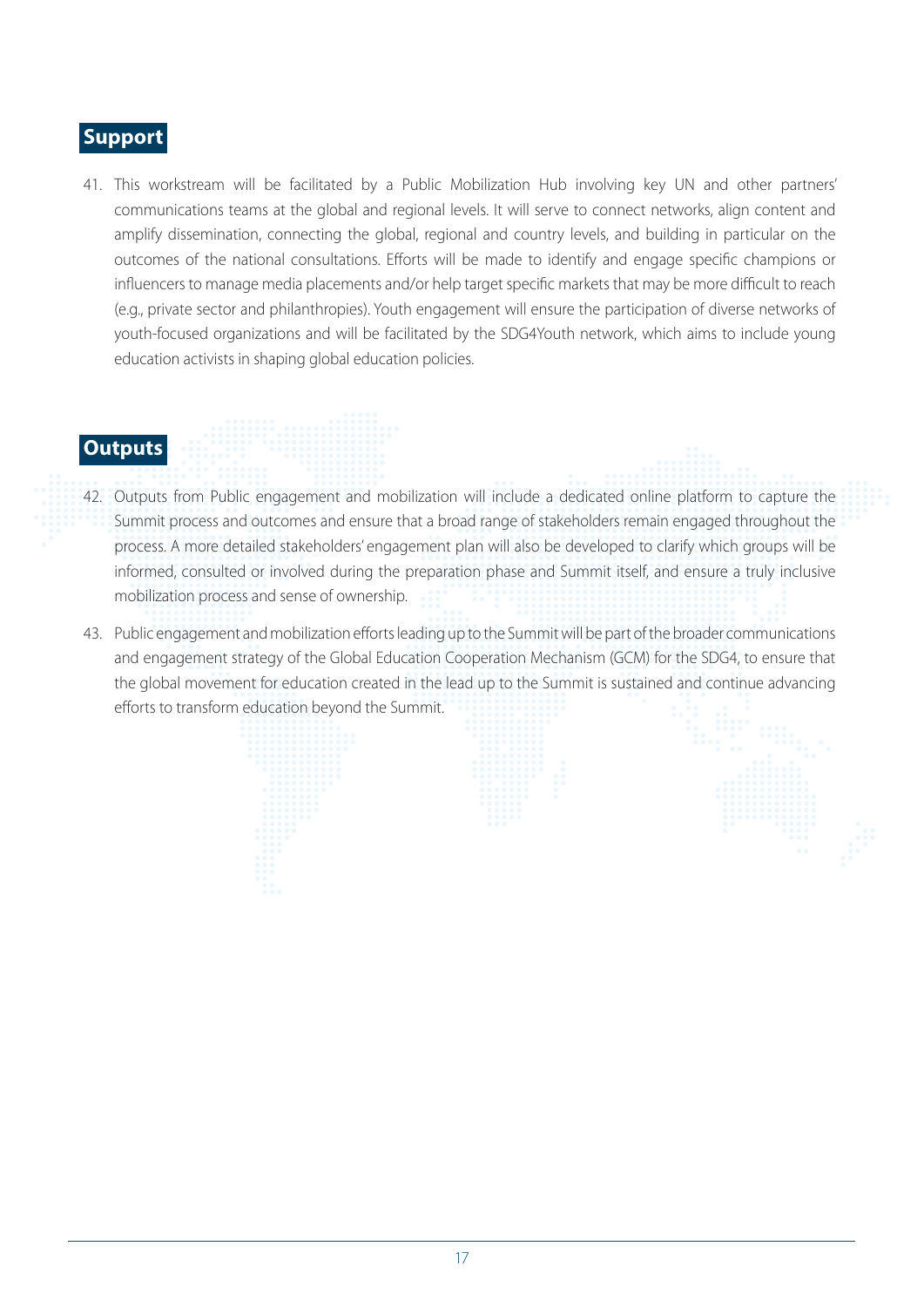# <span id="page-17-0"></span>Annex 2: Transforming Education Summit Overview

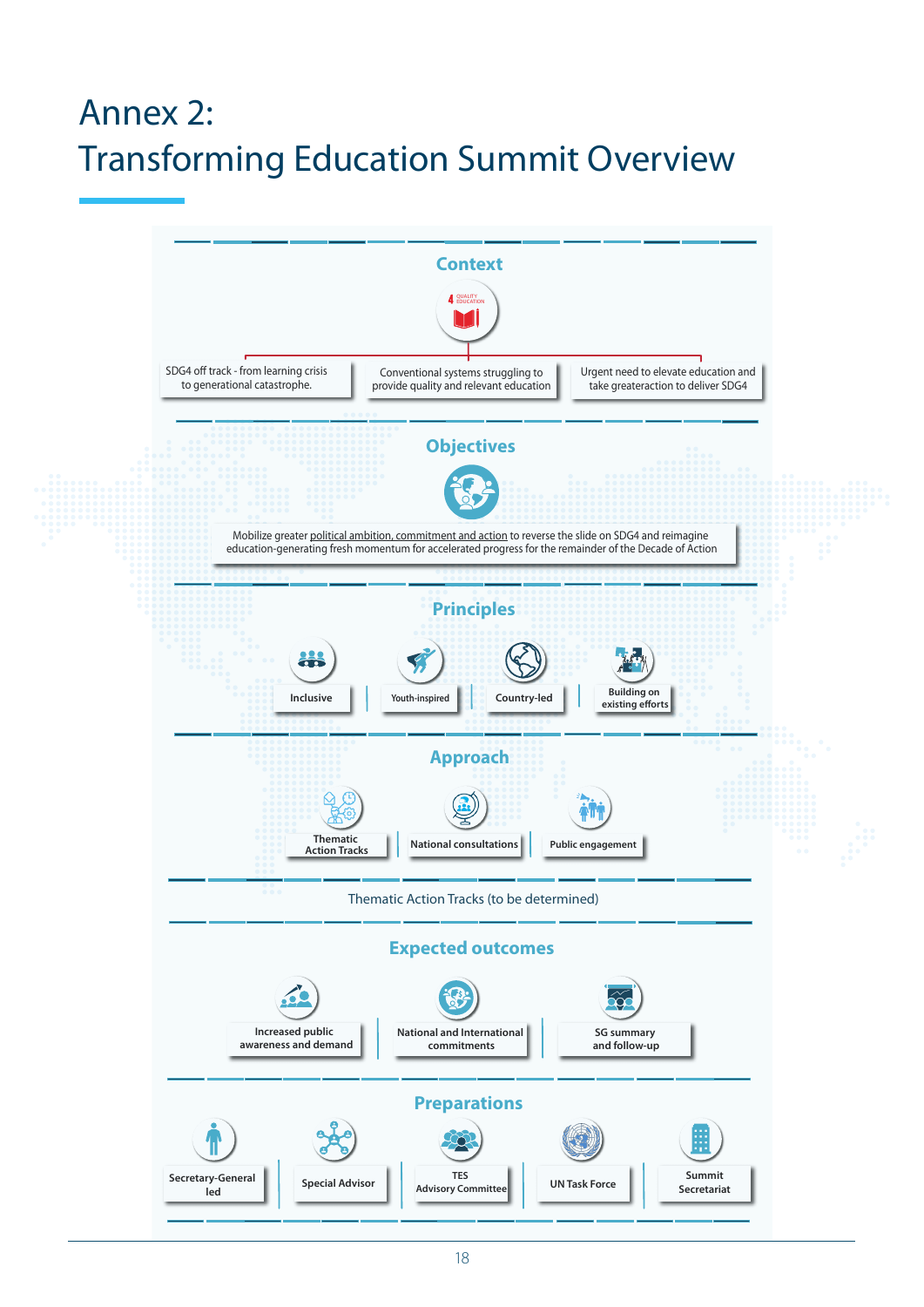# <span id="page-18-0"></span>Transforming Education Summit Roadmap

# March-September 2022

Briefing Session with Members States, Donors, Stakeholders

Feb. 23-24 1st HLSC Sherpa Meeting

Mar. 17 1st Advisory Committee Meeting

# **FEB/MAR**

Apr. 29 2nd Advisory Committee Meeting



## **APR/MAY**

May 23-24 Regional Ministerial Conference on SDG4 (Argentina)

#### Jun. 5-7

Regional Ministerial Conference on SDG4 (Bangkok)

Jun. 27 HLSC Leaders Meeting (Paris)

## **JUN/JUL**

End of Jun Pre-Summit (Paris)

3rd Advisory Committee Meeting

Jul. 5-15 ECOSOC HLPF for Sustainable Development

Actions Tracks National Consultations Public Engagement & Mobilization

# **AUG/SEP**

Early Sep. 4th Advisory Committee Meeting

Sep. Week of 19 **Transforming** Education Summit (New York)



Summit Preparations